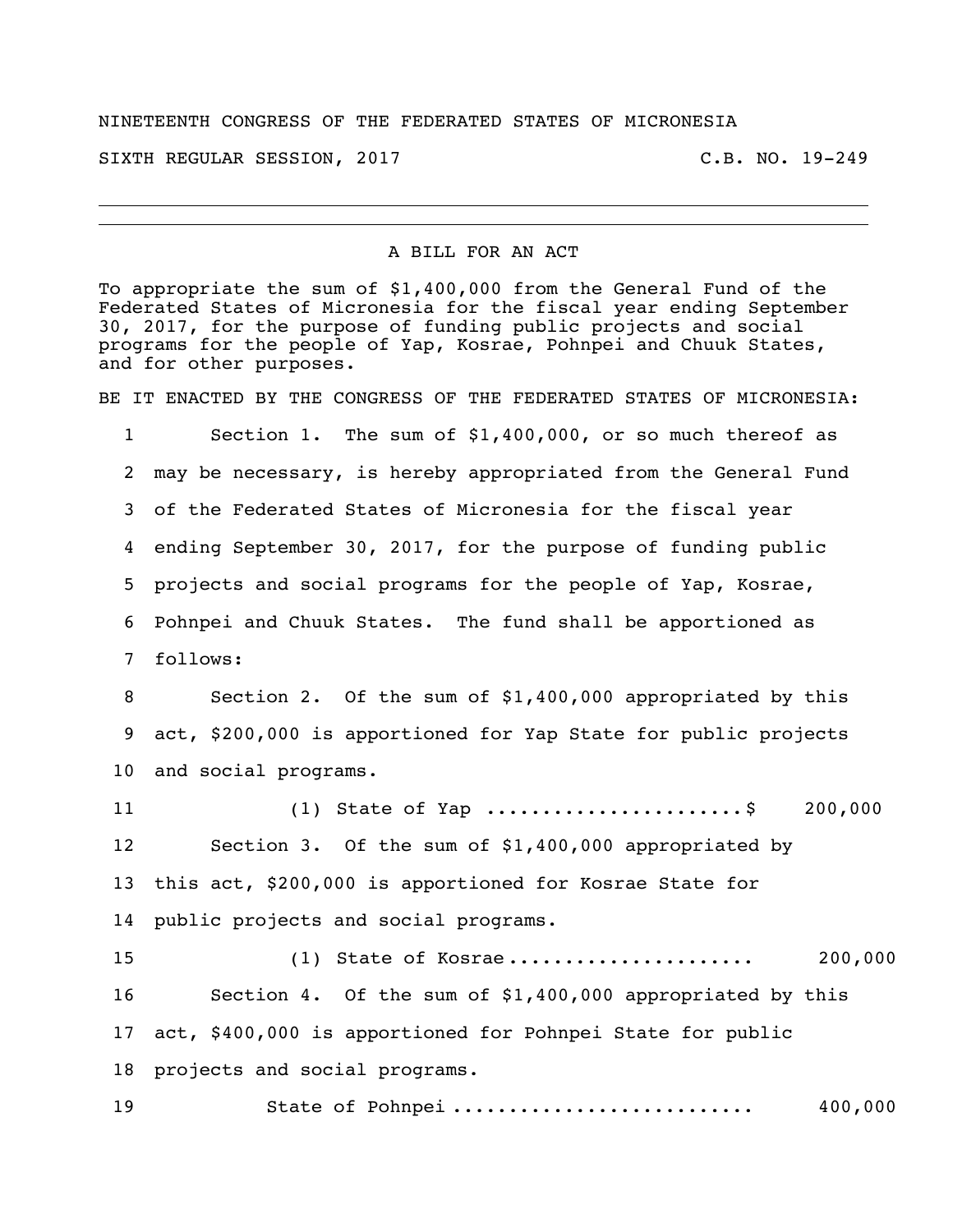| $\mathbf{1}$   | (1) Pohnpei at Large\$<br>100,000                               |  |
|----------------|-----------------------------------------------------------------|--|
| $\overline{c}$ | 100,000<br>Election District No. 1<br>(2)                       |  |
| 3              | 100,000<br>(3) Election District No. 2                          |  |
| 4              | Election District No. 3<br>100,000<br>(4)                       |  |
| 5              | Section 5. Of the sum of \$1,400,000 appropriated by this       |  |
| 6              | act, \$600,000 is apportioned for Chuuk State for public        |  |
| 7              | projects and social programs.                                   |  |
| 8              | 600,000<br>State of Chuuk                                       |  |
| 9              | 100,000<br>$(1)$ Chuuk at Large                                 |  |
| 10             | 100,000<br>(2) Election District No. 1                          |  |
| 11             | 100,000<br>(3) Election District No. 2                          |  |
| 12             | (4) Election District No. 3<br>100,000                          |  |
| 13             | (5) Election District No. 4<br>100,000                          |  |
| 14             | 100,000<br>(6) Election District No. 5                          |  |
| 15             | Section 6. Allotment and management of funds and lapse          |  |
| 16             | date. All funds appropriated by this act shall be allotted,     |  |
| 17             | managed, administered and accounted for in accordance with      |  |
| 18             | applicable laws, including, but not limited to, the Financial   |  |
| 19             | Management Act of 1979. The allottee shall be responsible for   |  |
| 20             | ensuring that these funds, or so much thereof as may be         |  |
| 21             | necessary, are used solely for the purpose specified in this    |  |
| 22             | act, and that no obligations are incurred in excess of the sum  |  |
| 23             | appropriated. The allottee of the funds appropriated under      |  |
| 24             | section 2 of this act shall be the Governor of Yap State or his |  |
| 25             | designee. The allottee of funds appropriated under sections 3   |  |
| 26             | and 4 of this act shall be the President of the Federated       |  |

 $2 \times 3$